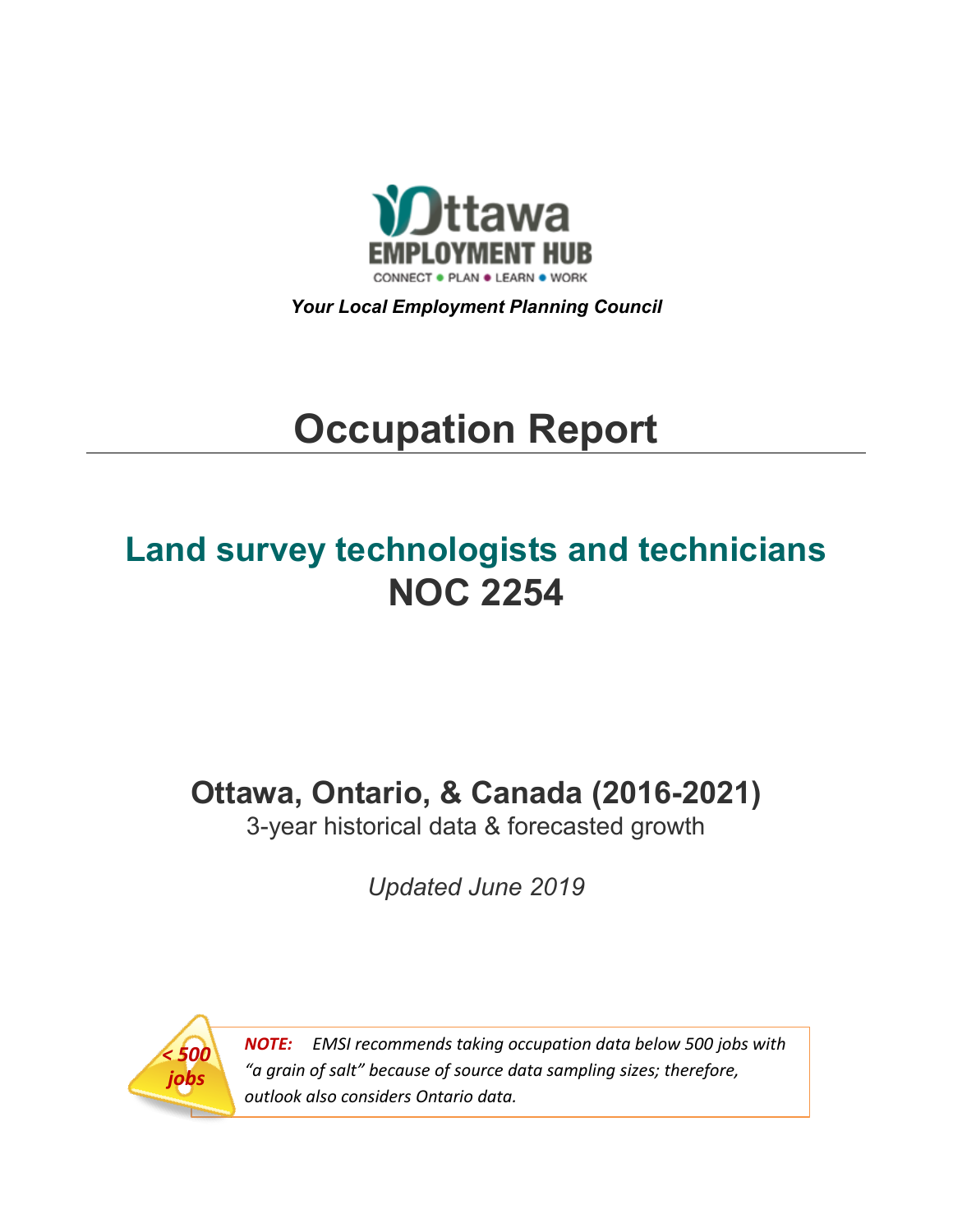

| Land survey technologists and technicians | <b>Ottawa Outlook</b>                                                         |
|-------------------------------------------|-------------------------------------------------------------------------------|
| NOC 2254                                  | Limited $\bigstar$ Fair $\bigstar \bigstar$ Good $\bigstar \bigstar \bigstar$ |

*Based on past and forecasted growth.*

#### **A Local Snapshot**

- Employment in this occupation **declined in Ottawa from 2016 to 2018** (**5.7%**); it is forecast to **increase 6.6%** over the next three years.
- **None** were **unemployed in Ottawa in 2016; 14 (7.7%)** of those in this occupation were **self-employed**.
- **Median hourly wage** for this occupation was **\$28.09**.
- **50.7%** of the 2018 jobs were in the **Architectural, engineering and related services** industry sector.
- Ottawa has a **lower share of this occupation** than the nation.
- **Provincially**, this occupation showed a decrease from 2016 to 2018 (**4.3%**); it is expected to increase over the next three years (**4.8%**).
- *Canada Job Bank* forecasted **fair** employment potential for this occupation in Ottawa from 2018-2020.

#### **Overview**

| <b>Ottawa Jobs (2018)</b>          |          | <b>181</b> (8% self-employed = $14$ ) |
|------------------------------------|----------|---------------------------------------|
| 2016 Ottawa Unemployment Rate      | $0.0\%$  | Ontario<br>$9.2\%$                    |
| Location Quotient to Nation (2018) | 0.73     |                                       |
| Change in Jobs (2016 - 2018)       | $-5.7\%$ | $(2018 - 2021)$ 6.6%                  |

*NOTE: Location quotient (LQ) is a way of quantifying how concentrated a particular occupation is in a region compared to the nation or province. A quotient of 1.00 means Ottawa has the same share of the occupation as the nation/province. A quotient higher than 1.00 means Ottawa has a greater share, and lower than 1.00 means Ottawa's share is lower than the average.*

### **OTTAWA | Percentile Earnings** *(not including self-employed)*



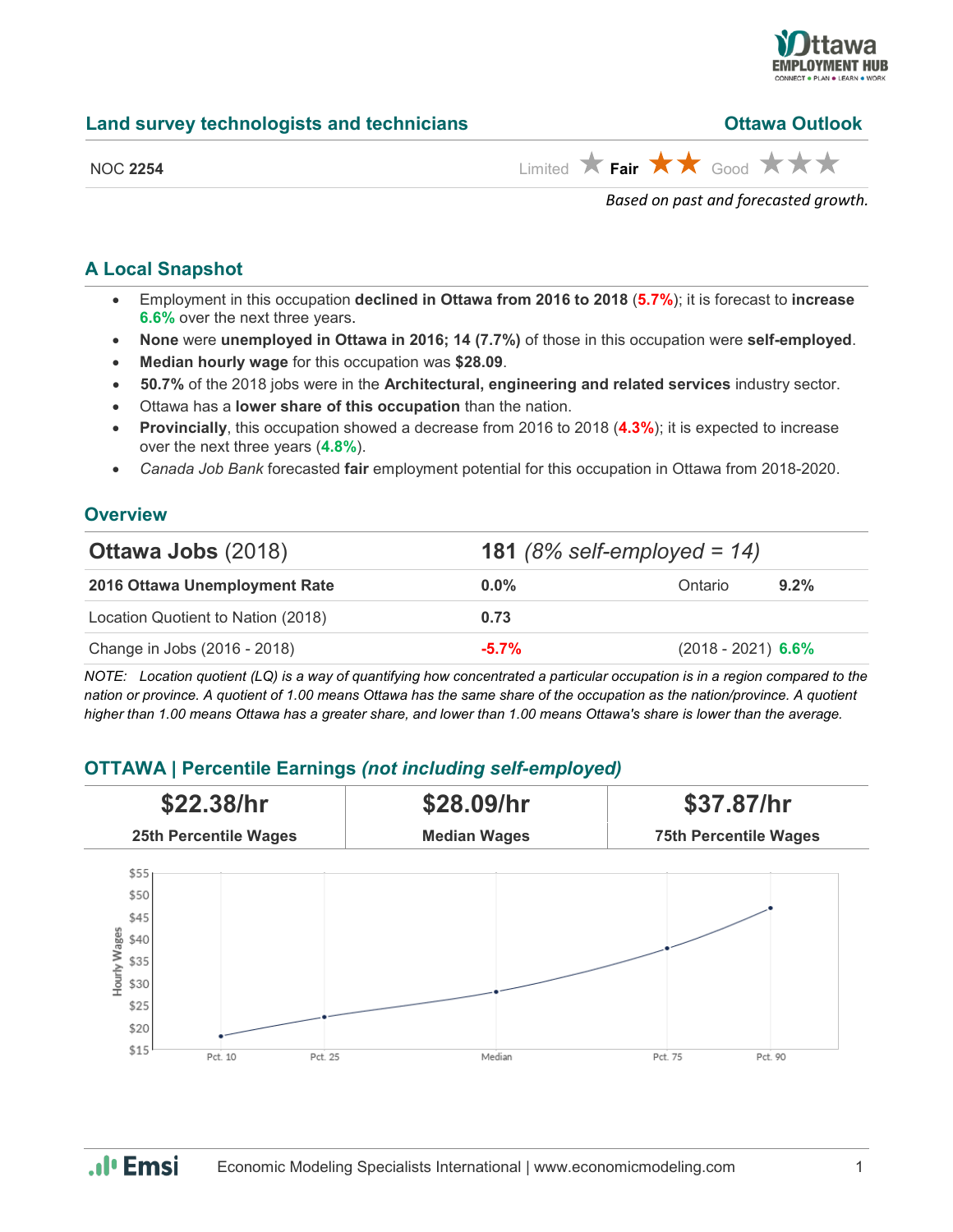

## **Ottawa | Growth**

| 192              | 193              |                    | 0.5%                 |
|------------------|------------------|--------------------|----------------------|
| <b>2016 Jobs</b> | <b>2021 Jobs</b> | Change (2016-2021) | % Change (2016-2021) |

# **Regional Trends**



|             | <b>Region</b> |               | <b>2016 Jobs</b> | <b>2021 Jobs</b> | Change         | % Change |
|-------------|---------------|---------------|------------------|------------------|----------------|----------|
| $\bullet$   | <b>Ottawa</b> |               | 192              | 193              | 1              | 0.5%     |
| $\bullet$   | Ontario       |               | 1,303            | 1,307            | $\overline{4}$ | 0.3%     |
| $\bullet$   | Canada        |               | 7,142            | 8,185            | 1,043          | 14.6%    |
|             |               | <b>Ottawa</b> |                  | <b>Ontario</b>   |                | Canada   |
| 2016 Jobs   |               | 192           |                  | 1,303            |                | 7,142    |
| 2017 Jobs   |               | 189           |                  | 1,287            |                | 7,321    |
| 2018 Jobs   |               | 181           |                  | 1,247            |                | 7,694    |
| $2019$ Jobs |               | 185           |                  | 1,269            |                | 7,879    |
| 2020 Jobs   |               | 190           |                  | 1,291            |                | 8,052    |
| 2021 Jobs   |               | 193           |                  | 1,307            |                | 8,185    |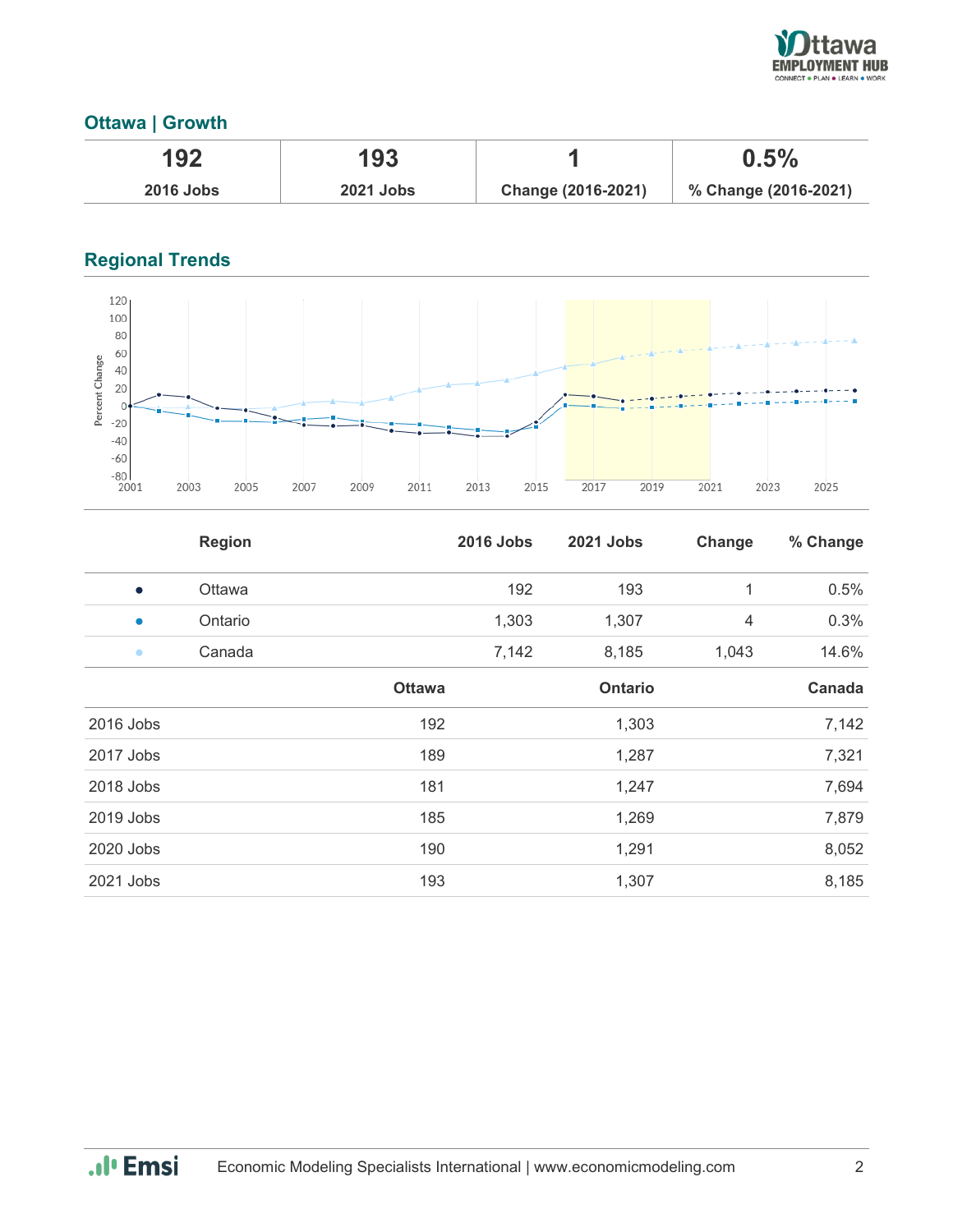

#### **Ottawa | Industries Employing this Occupation**

| <b>Industry</b>                                                          | <b>Occupation</b><br>Jobs in<br><b>Industry</b><br>(2018) | $%$ of<br><b>Occupation</b><br>in Industry<br>(2018) | % of Total<br>Jobs in<br><b>Industry</b><br>(2018) |
|--------------------------------------------------------------------------|-----------------------------------------------------------|------------------------------------------------------|----------------------------------------------------|
| Architectural, engineering and related services                          | 92                                                        | 50.7%                                                | 1.1%                                               |
| Local, municipal and regional public administration                      | 27                                                        | 15.0%                                                | 0.2%                                               |
| Other federal services (9112-9119)                                       | 23                                                        | 13.0%                                                | $0.0\%$                                            |
| Non-residential building construction                                    | ~10                                                       | $3.2\%$                                              | $0.2\%$                                            |
| Lessors of non-financial intangible assets (except copyrighted<br>works) | ~10                                                       | 2.3%                                                 | $0.4\%$                                            |

*NOTE: Inverse staffing patterns provides a table of percentages that shows how regional occupations are divided up among regional industries. For example, an inverse staffing pattern for registered nurses may show that 70% of RNs are employed by hospitals, 10% by local government (i.e., public schools), 10% by nursing homes, and 10% by offices of physicians.*

#### **Educational programs and completions in Ottawa** *(public institutions only***)**

| 3               |                            | 318                                            |  |
|-----------------|----------------------------|------------------------------------------------|--|
| Programs (2016) | <b>Completions (2016)</b>  |                                                |  |
| <b>CIP Code</b> | Program                    | <b>Completions (2016)</b>                      |  |
| 15.15           | Engineering-related fields | 108                                            |  |
| 45.07           |                            | 105<br>Geography and cartography               |  |
| 15.02           |                            | Civil engineering technology/technician<br>104 |  |

*NOTE: EMSI Analyst uses Statistics Canada's PSIS data to compile completions for postsecondary programs offered in Canada, classified by the 2016 CIP codes. 2016 data includes those who graduated in spring 2017.*

### **Job Postings by Month**

.**.**. Emsi





*NOTE: Based on newly published job postings first found between January 01, 2018 and December 31, 2018 AND location is Ottawa Census Sub-division, Vicinity Jobs.*